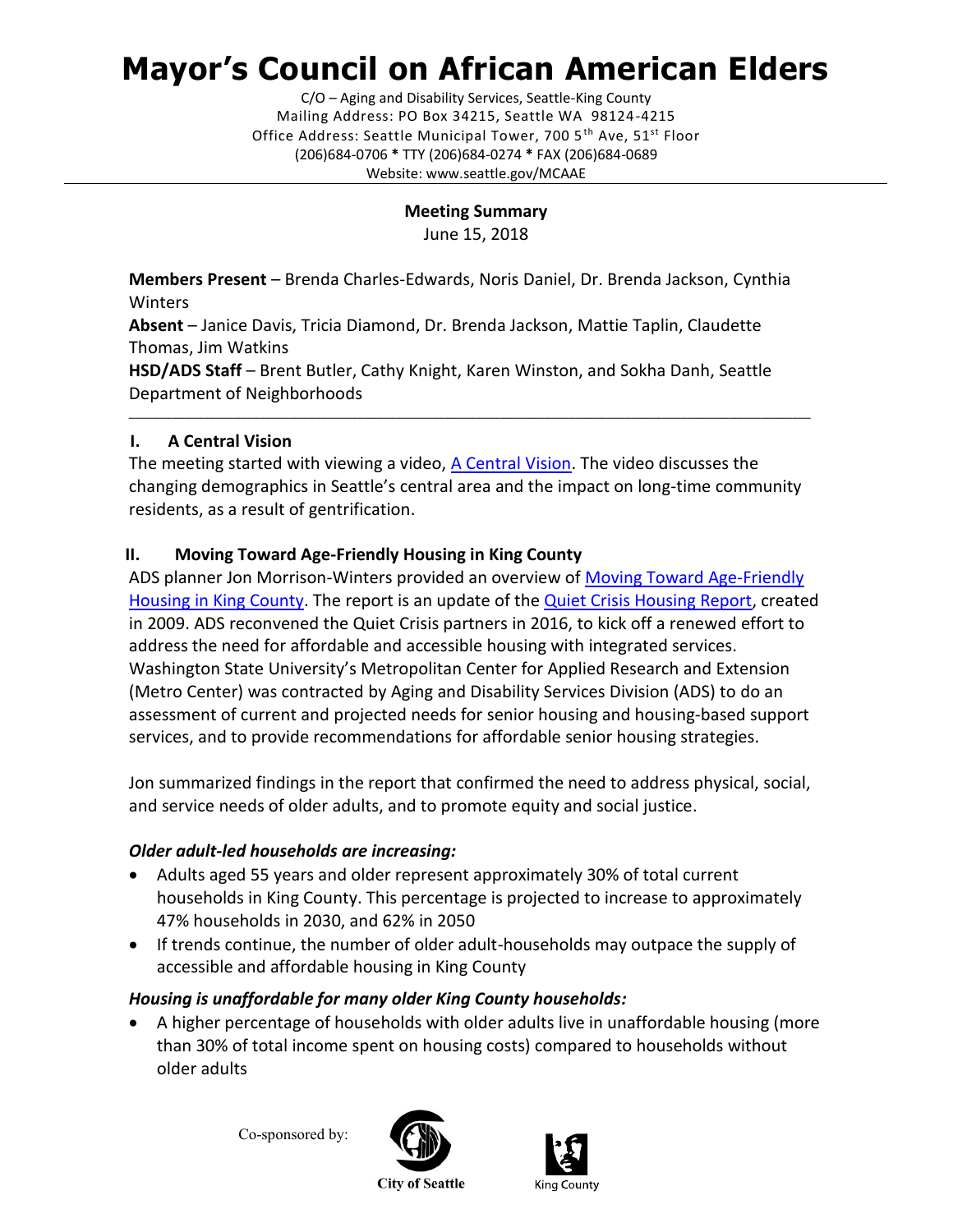- Households with older adults who rent their home are more likely to have unaffordable housing: over half these households live in unaffordable housing (more than 30% of income spent on housing costs)
- East Urban King County has the highest percentage of households with older adults who rent living in unaffordable housing
- Approximately 40% of senior households with a mortgage live in unaffordable housing, and this is consistent across different regions of King County
- Households with older adults who own their homes without a mortgage are less burdened by housing costs, but higher percentages of these households live in unaffordable housing compared to households without older adults.

## *Low-income older adults are unable to afford housing in King County:*

- A higher percentage of households with older adults have low to extremely low income as compared to other households
- A quarter of households with older adults are unable to afford the average rent for a one-bedroom apartment in King County without assistance
- In East Urban King County, over a third of households with older adults could not afford the gross median rent without assistance.

## *King County is becoming more diverse as the size of many historically under-served populations is increasing:*

- A growing number of individuals in King County are Persons of Color and foreign-born
- King County will see an increase in the percentage of the population that has a disability, and a higher percentage of Persons of Color have at least one disability
- Seattle has one of the largest populations of individuals who identify as LGBTQ+1 in the nation, and housing options that are both age-friendly and LGBTQ+-friendly are limited to date.

Meeting the needs of a growing aging population will require a combination of strategies designed to increase affordable housing, especially for low-income older adults, accessibility that addresses the needs of older adults with and without disabilities, and social connectedness that will better allow all older adults, including vulnerable populations, to better age in place. Organized under Equity and Social Justice, Physical Environments, Social Environments, and Service Environments, key recommendations include the following:

- Increase supply of affordable housing that meets the needs of a diverse, aging population.
- Create accessible housing that meets the needs of a diverse aging population.

Housing advocacy points are as follows: (For the complete list, refer to page 39 in the report)

- Rent stabilization (state-wide strategy)
- More moderate-income housing
- Set-aside housing for older adults and for people with incomes 80% or lower than the state median income
- Increase incentives for developing affordable/low-income housing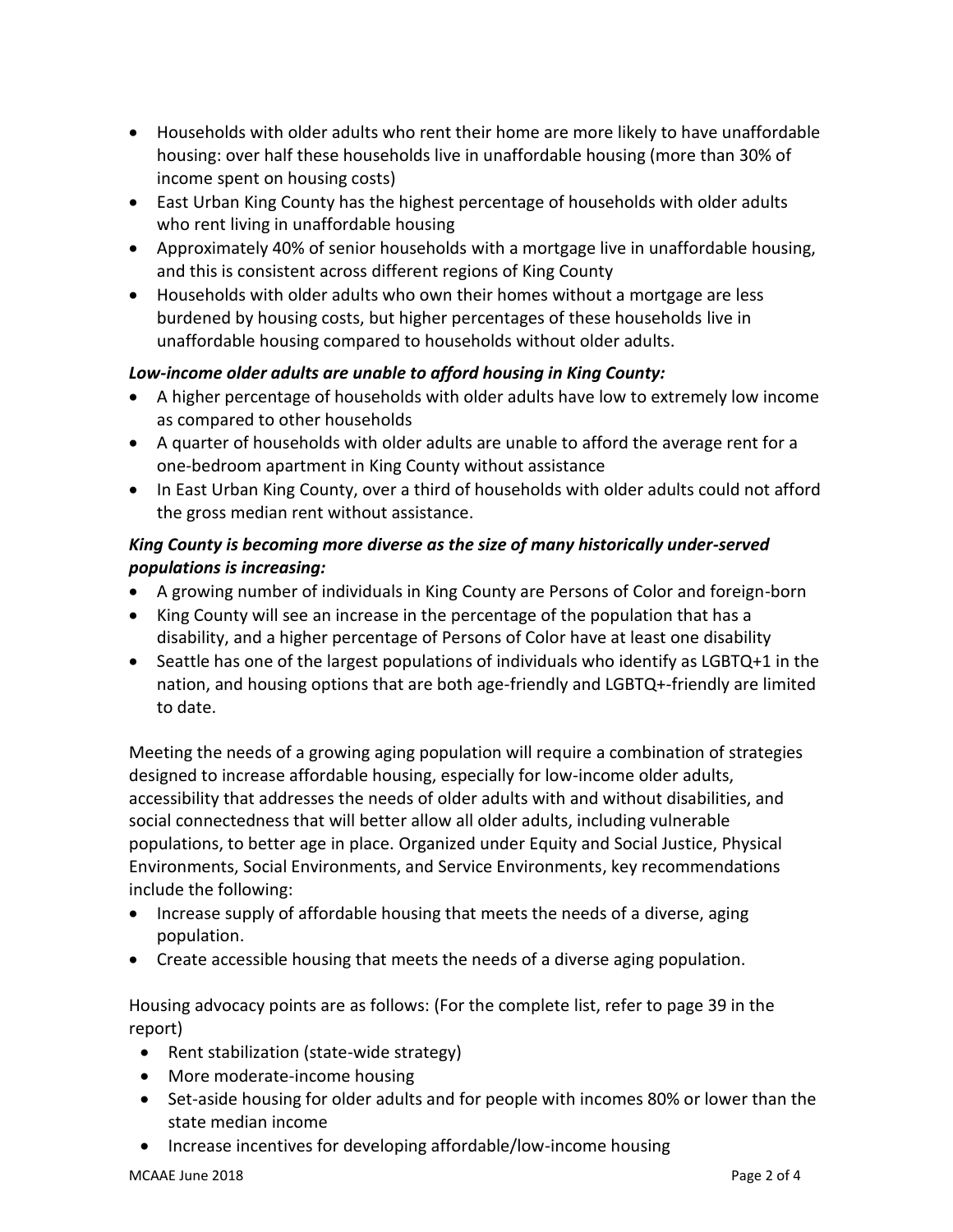- More senior housing funding, including capital funds for development and more funding for household subsidies, e.g. voucher programs
- Inclusive senior housing (housing that is welcoming to LGBTQ older adults, older adults of color, immigrant/refugee older adults)
- More funding for the State Housing Trust Fund (a critical source of senior housing funding)

Moving forward, as the MCAAE continues to prepare for a meeting with Mayor Durkan, advocacy points should also align with the Seattle Age-Friendly Plan.

- **III. Housing Data Follow-Up** Brent provided answers to questions MCAAE members had for him from the May meeting. See attached handout.
- **1. How many projects are in the pipeline (permitted planning applications with housing) for the CD (please also share the designated boundaries)?**

Permitted Projects (all rentals)

- Liberty Bank Building (113 studio, 1 & 2 bedrooms, 30%, 50%, 60% AMI)
- Judkins Junction (74 units, 60% AMI)
- Patricia K Apartmts (52 studio units for adults with chronic mental illness; 30% AMI)

Projects Not Permitted (all rentals)

- Yakima Avenue Townhomes (3-bedroom townhouses, 80% AMI ownership)
- Africatown Community Land Trust (134 units 60% AMI)

### **2. What are the number of units that those projects represent?**

- a) Total projects in pipeline = 263
- b) Total number of units in process = 1,219
- **3. What are the affordability levels for those projects in terms of number of units in the following categories?**
	- a) 30% and below of AMI
	- b)30 to 50% of AMI
	- c) 50 to 80% of AMI
	- d) Market rate

## **4. What zoning, planning or land use changes have occurred within the CD within the last five years?**

- 23<sup>rd</sup> Ave Action Plan and Urban Design Framework in 2015
- 2017 Zoning Changes
	- a.  $1 -$  Union and 23rd
	- b. 2 Cherry Street and 23rd
	- c.  $3 -$  Jackson Street and 23rd
- 2018 New Design Guidelines and Board
- Historic Central Area Arts and Cultural District
- Contract rezones (private parties apply to rezone)